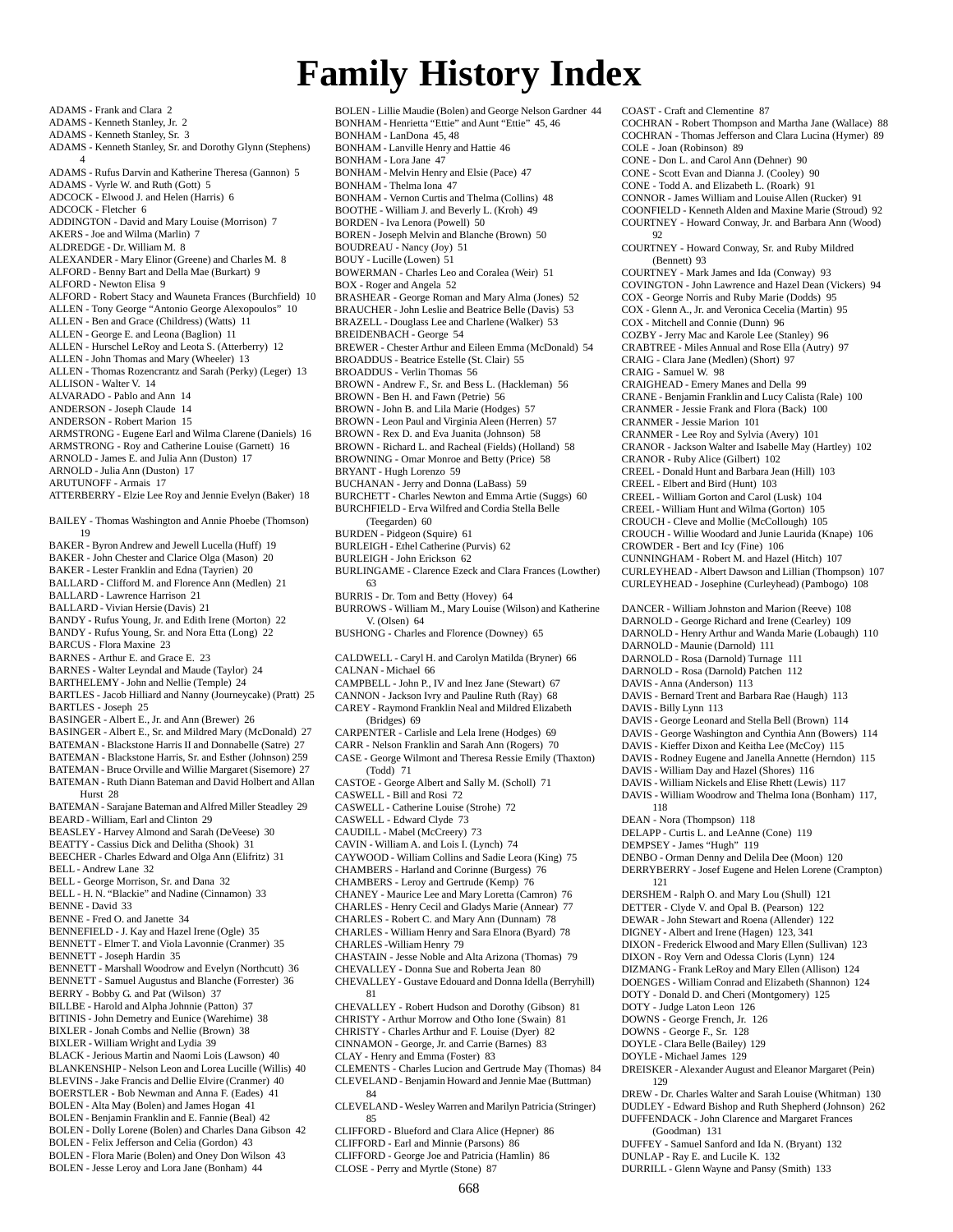DUSTON - Fred Norman and Anna (Misch) 134 DUSTON - Fred Norman, Jr. 134 DUSTON - F. Norman, III and Nancy Irene (Turner) 135 EASTER - Alexander Campbell and Carrie May (Wicks) 135 EASTER - Harry Blaine and Doris (Tarbet) 136 EASTMAN - Laurah Quincy (Walton) 137 EATON - Frank Boardman "Pistol Pete" 137 EDDY - Mark Gresham and Margaret June (Howell) 137 EDWARDS - Carl and Bessie Priscilla (Bricker) 138 EDWARDS - Charles W. and Helen L. (White) 138 EDWARDS - William Madison and Etta Sara (Medlen) 139 EDWARDS - William Ray and Virgie May (Bishop) 139 ELLIS - William Henry and Myrtle Conner (Campbell) 140 ENDACOTT - Paul and Lucille (Easter) 140 ETTER - Dr. Forrest Stayton and Parrish Elizabeth (Geiger) 141 ETTER - Samuel and Hattie (Higley) 141 EVANS - Walter Ramonet and Mary Martha (Sellers) 142 EVANS - William Goldsmith and Mary Ann (Harp) 142 EVANS - William Perry and Sarah Caroline (Johnson) 143 FARRAR - Harold Russ 144 FARRIS - Ralph and Diana (Hood) 144 FAVRE - John Archie and Wilbarine (White) 145 FAWCETT - Betty "Joy" 145 FINE - William Jacob and Elizabeth Estelle (Kent) 145 FLETCHER - Lawrence Edwin and Jessie Arvilla (Burd) 146 FLOROS - James Peter 146 FOSTER - Blanche (Simons) 147 FOSTER - Henry Vernon and Marie (Dahlgren) 147 FOSTER - John Wesley and Clara Belle (McNamara) 148 FOUST - Wallace Kenneth and Beatrice (Boyer) 148 FOWLER - Alta Gladys (Pearson) (Howell) 149 FOWLER - Benjamin Henry and Emma Aleene (Clark) 149 FOX - Charley and E. Lucille (Harrison) 150 FOX - Harry Nathan and Elmyra Amanda (Smith) 150 FOX - Patrick William and Mariah (Davis) 151 FOX - Wesley F. and Mary Ann (Daugherty) 151 FRANK - Jacob M. and Ella Virginia (Kinley) 152 FRANKLIN - Cornelius and Maggie Delene (Beals) 152 FRANKLIN - John 153 FREEMAN - Jacquelyn Marie (Todd) 153 FREES - Koula (Floros) (Yeahontis) 154 FREIBERGER - Perry John and Marie Moore (Pinkerton) 154 FREIBURGER - Earle M. 154 FREIBURGER - James G. 155 FREIBURGER - John D. and Donna (McBride) 155 FREIBURGER - John Joseph 155 FREIBURGER - Walter H. and Effie (Hendricks) 155 FRENCH - Gilbert and Carolyn (Stringer) 156 FROST - Ralph 157 FRY - Carol Lynn 157 FRY - Geraldine (Trippet) 158 FUJIYOSHI - Thomas Yasaburo and Jane Sadako (Takeuchi) 158 GADDIS - James Sylvester and Meadie (Walls) 159 GADDIS - Preston Gilbert 159 GADDIS - Sheila (Oleary) (Hughes) 160 GAEDE - Virgil E. and LaVonne M. (Briley) 160 GAGAN - Louie Monroe and Mildred May (Cranor) 161 GAGAN - William Eldon 161 GALANIS - George Konstantino, Jr. and Bonnie Louise (Dixon) Loper) 162 GALANIS - George Konstantino, Sr. and Lena (Pomeroy) 162 GALANIS - George Konstantino, II and Heather Lynn (Straw) 163 GALANIS - Louis B. 163 GALLERY - Daniel Lawrence and JoAnn (Buikstra) 164 GALLERY - Elmer Lawrence and Vivian Fernel (Wass) 165 GANDY - Walter Lee and Ivy Myrtle (Carter) 165 GARDNER - Pearl Franklin and Margaret (Hacker) 166 GARDNER - Roy Gardner and Stella May (Prather) 167 GARR - William Daniel and Catherine Melvina (Studyvan) 167 GARRISON - Denzil Doss and Barbara (Hopper) 168 GASH - Mose Alfred and Vivian (Whitesell) 169 GAVELLAS - Mason Chris 169 GAVELLAS - Pete H. and Charles Hriss 170 GAVELLAS - Pete Charles and Dortha L. (Clemishire) 170 GAVELLAS - Ruth (Gavellas) and Darrel Woodard 171 GETTY - Jean Paul 171 GIBNEY - Harry James and Sara Elisa (Bryner) 172 GILL - William Harrison and Flora (Dulin) 173 GLATFELDER - Dorothy Louise (Doyle) 173 GLATFELDER - Doyle Ross 174 GODWIN - Wilson McClure and Adeline (Evans) 174 GORDON - Donald 174 GORDON - John Daniel and Mary Ann (Henry) 175

GORDON - William H. and Sarah (Bolen) 175

GORMAN - Arthur James 176 GORMAN - Arthur Paul and Carolyn (Krizer ) 177 GORMAN - Charles Irwin and Sue 177 GORMAN - Charlie and Etta Susie (Simpson) 178 GORMAN - Felix and Fannie (Rankin) 178 GOUGLER - Frank and Marian (Hays) 179 GOVETT - Francis Eugene 180 GOVETT - Harold Avalon 180 GOVETT - Kathleen Muriel 180 GOVETT - Raymond Weston 180 GOVETT - Richard Edwin 181 GOVETT - Samuel Edwin 181 GOVETT - Samuel and Sara - Surprise Wedding Story 181 GOVETT - Sara Viola (Lowen) 182 GOVETT - Victor Merle and Joyce (Morris) 182, 183 GRANT - Searles Franklin and Janet Yvonne (Myers) 183 GRANT - Searles Graden and Elvina Mae (Pierce) 183 GRAY - Carlo Briton and Matilda Josephine (Ball) 184 GRAY - Cella and Ida (Kooken) 184 GRAY - Irene Sylvia Gray with Clifford Walker Peck 185 GRAY - James Kay Polk and Salina Cordelia (Speaks) 185, 186 GRAY - John Calvin and Nola (Edmondson) 186 GRAY - Syvilla Corinne 186 GREEN - John Otto and Edna S. (Futhey) 187 GREEN - Dr. Ott I. and Ellen (Durgin) 187 GREENE - David A. 188 GREENE - Gladys C. (Olney) 188 GREENE - Helen A. (Shawl) 189 GREENE - John P. 189 GREENWOOD - Clarance and Myrtle Emma (Sears) 189 GREENWOOD - John Pipkin and May B. (Tyner) 190 GREENWOOD - Thomas P. and Melissa (Shaver) 191 GRIGGS - Colonel and Georgia (Mackey) 191 GRIGGS - Frank Nichols and Helen Corinne (Phillips) 191 GRIGGS - Gaither Austin and Ruby Dell (Franklin) 192 GROVER - Orrin Franz and Sara Elizabeth (Bachtold) 193 GRUNDY - William A. and Mary Ellen (McClain) 193 HAAS - Gilbert George and Mary Frances (Murray) 193 HABERLY - Dean Edward and Sandra Lee (Olson) 194 HABERLY - Dean Eugene and Lola Alvaretta (Edwards) 195 HADDEN - Ted and Donna (Purvis) 195 HADLEY - Hugh Edward and Marilyn (Beair) 196 HADLEY - Neb and Alice (Dryden) 196 HAHN - Solomon Sebastian and Beatrice (Humphries) 197 HAINS - Noah E. and Minnie Belle (Woods) 197 HAIT - Harry L. and Besse (Price) 198 HAIT - Walter G. and Mary Jane 198 HALDERSON - Maxwell Hayes and Louise (Skrable) 199 HALE - Silas C. and Lillie Mae (Mason) 200 HALL - Arthur F. and Marguerite Zora (Lannom) 200 HALPIN - Charlotte May (Halpin) Powers 201 HAMERLA - Mary 201 HAMLIN - Jim and Gloria (Clifford) 202 HAND - Ross C. and Dixie Lee (Cunningham) 202 HANKINSON - Risdon William and Lyla Lee (Pollard) 203 HARBOUR - Earl Jennings and Bertha Elizabeth (Waite) 203 HARDIN - William Joseph and Betty Urban (Riney) 204 HARRIS - Bertram and Lula (Kamerer) 205 HARRIS - Dick and Sheila (Martin) 206 HARRIS - Frank and Cora Ann (Eades) 206 HARRIS - John Davis and Pauline (Thorn) 207 HARRIS - Julian and Helen (Hawes) 207 HARRIS - Nathan Frank and Maude (Darnell) 208 HARVEY - Paul and Vila M. (Ray) 208 HASTINGS - Jerry and Darlene 209 HATCH - Henry Harry 209 HAVENS - Claude Lea and Edna Louise (McWilliams) 210 HAWK - Alva Douglas and Edna Opal (Jacobs) 211 HAWK - James Arthur and Clara Augusta (Samson) 211 HAWKES - Samuel Newhall and Sara Edna (Pierce) 212 HAWKINS - Charley Lewis and Opal Juanita (Henderson) 212 HAWKINS - Mary Ann (Todd) 213 HEFNER - Don Robert and Edna Ruth (Eakin) 213 HEGWER - Edward Henry and Winnie Emma (Osborn) 214 HEINE - Henry J. and Rose Ann (Pickup) 214 HEINE - Melvin Benjamin and Pauline (Shutters) 214 HENEGAR - Arlis and Alta Jo (Street) 215 HERBERT - Charles and Doris (Borden) 216 HERREN - Henry Jackson 216 HERRINGTON - Isaac Reuben and Pansy Gertrude (Owen 217 HERZIG - Harry Robert and Rosemary (Patten) 217 HERZIG - Jacob Ferdinand and Helen Dorothy (Smith) 218 HESS - Albert Wesley and Grace Ethel (Buck) 218 HESS - Joseph Joe and Mildred (Jolley) 219 HEWITT - William Case and Carrol (Stobaugh) 219 HIATT - Dr. William Reed Hiatt and Marie (Marshall) 220

HICKS - Fred and Betty (Elsey) 221 HICKS - Harley and Francis (Crossland) 222 HINKLE - Donald Henry 222 HINKLE - Henry William and Christine (Dilday) 222 HINKLE - Janet Ruth 223 HINKLE - William Harvey and Mary Kathryn (Bowlby) 223 HOBSON - Bailey 224 HODGES - David Wayne, Sr. and Dorothy Edna (Edgar) 224 HODSON - Harry Cecil and Margaret Isabelle (Foster) 225 HOFFMAN - Alfred August and Sybil Barbara (Tooke) 225 HOLBERT - Gus Vernon and Helen Jean (Barnes) 226 HOLLAND - Birdie (Holland) Pappin 227 HOLLAND - Charles Basco 227 HOLLAND - Joe and John 227 HOLLAND - Noah Seaborn 228 HOLLAND - Vivian Duke 228 HOLLANDER - Sam and Mabel Arrelia (Oxendine) 229 HOLLIDAY - Marion Earl and Dovie (Brown) 229 HOLLIMAN - John Marius, Sr. and Prudie Louise (Smith) 230 HOLLIMAN - William James and Mary Louise (Skavlen) 231 HOLLY - Dewey Samuel and Ida Hazel (Campbell) 231 HOLM - Henry John and Geneva (Hopper) 232 HOLMAN - Robert Melton and Alice Blue (Stone) 233 HOLMES - Clifford N. and Edith Frances Ruth (Bradley) 233 HONTS - Loyd and Sylvia (Clapp) 234 HOPPER - Alfred Arthur and Marie Pet (Foster) 235 HORSMAN - James Hart and Edith Gertrude (Zenor) 236 HORTON - Richard Arnold and Helen Ruth (Millstead) 236 HORTON - Stephen Arnold and Dorothy Marie (Abbott) 237 HOUCHIN - John and Louise (Dodson) 238 HOWARD - Samuel R. and Ada (Colbaugh) 238 HOYT - John Carroll and Gretchen (Freeburg) 239 HUDDLESTON - William Elliott and Ruth (McLaury) 240 HUDSON - Robert Lynn and Mary (Hughes) 241 HUFF - Bobby 242 HUFF - Catherine 242 HUFF - Dorles Lorine 242 HUFF - Eva Irene (Huff) Jordan 242 HUFF - George Bartlett 242 HUFF - James Edward 243 HUFF - James Lenard 243 HUFF - Jessie Lee 243 HUFF - Jewell Loucella 243 HUFF - Josie Larue 244 HUFF - Lizzie Murtle (Huff) Topping 244 HUFF - Nettie May 244 HUFF - Patricia Maxine 245 HUFF - Ruby Mae 245 HUFF - Russell Kenneth 245 HUFF - William Kenneth 245, 246 HUFF - William Lenard 246 HUFF - Wilma Lee 246 HUFF - Wilma Louise 246 HUFFMAN - Henry and Sarah Frances (Meeker) 246 HUFFMIRE - Abraham Hulcraft 247 HUFFMIRE - Virginia Eleanor (Kelly) 247 HUGHES - Arthur Middleton and Elsie (Tyson) 248 HUGHES - John Frederick and Lorna Jane (McLeod) 249 HUGHES - Robert Samuel, II and Michelle Therese (Mulick) 250 HULING - Edgar Manderville and Eunice Esther (Olmstead) 250 HUNT - Bates J., Sr. and Corinne J. (White) 251 HUNTINGTON - Camp Stanley and Laura Katherine (Field) 251 HUSTON - George and Vada Lee (Walls) 252 ICKELBURY - Nancy (Rogers) (Steeler) 252 ICKLEBERRY - James Celleum 253 ICKLEBERRY - Silas and Frances (Straughan) 254 INMAN - Ernest Ray and Grace Frances (Romig) 254 INMAN - Louis Marion and Dora Marina (Walton) 254 ISELI - Johann 255 JANZEN - W. Rudie and Gladys (Jarvis) 255 JENNINGS - Gerald Potter and Rose (Candy) 256 JESTER - Earl Milton 256 JETER - B. H. and Eva (Hinman) 257 JETER - Harry L and Sarah Vear (Slusser) 258 JETER - Joe E. and Neva A. (Lucas) 258 JOHNSON - Esther Janice (Johnson) and Blackstone Harris Bateman, Sr. 259 JOHNSON - Frisbie Tart and Anna Lydia (Templeton) 260 JOHNSON - George Alexander and Mazie E. (Spangle) 260 JOHNSON - Harvey R. and Iola 260 JOHNSON - Ida Bell (Keeney) (Bridges) 261 JOHNSON - John Harvey and Ida Jane (Carr) 261 JOHNSON - Lois (Straight) 262 JOHNSON - Marjorie Ethel (Atwater) 263

JOHNSON - Ruth Shepherd (Johnson) and Edward Bishop

HICKS - Betty Louise 221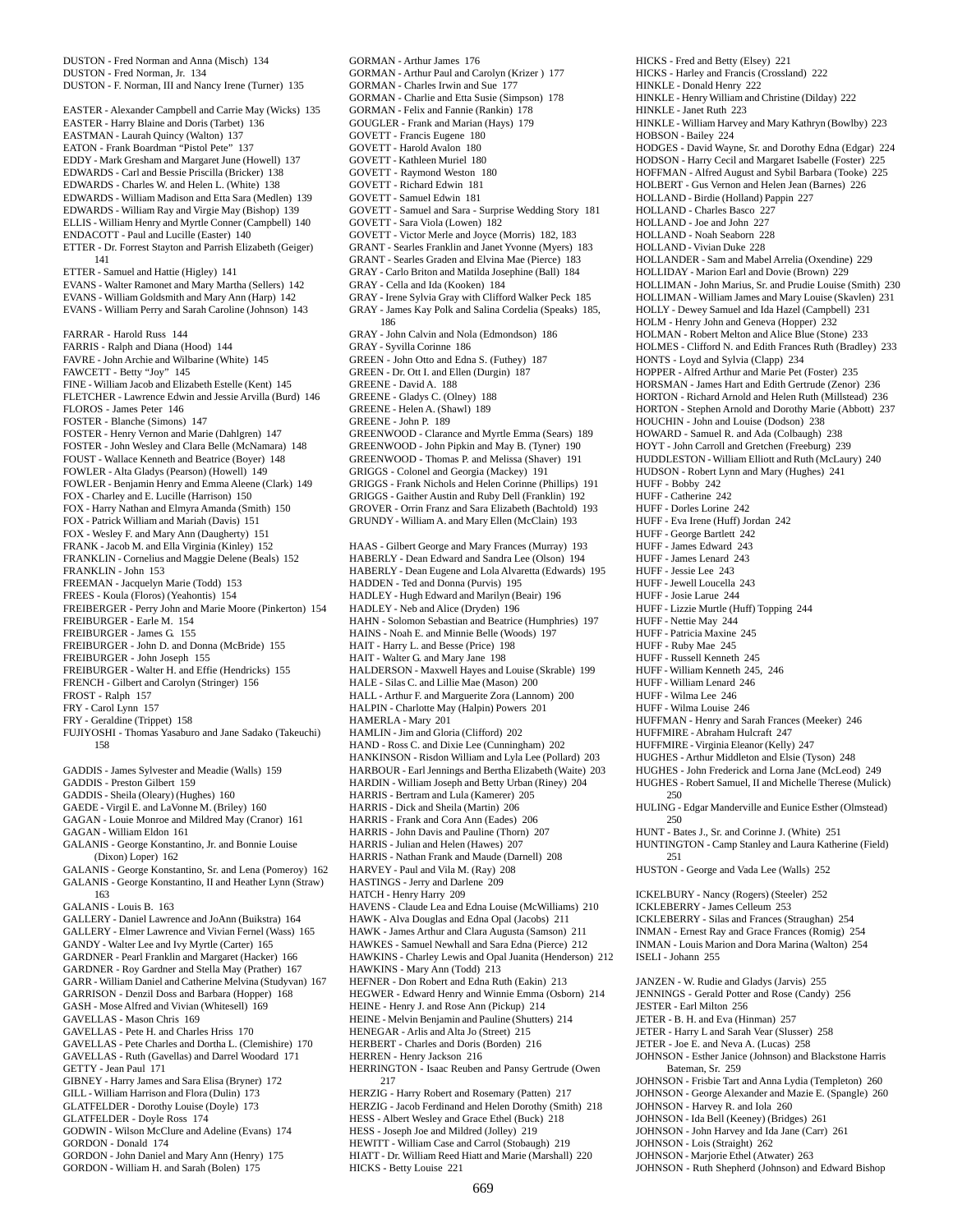Dudley 262 JOHNSON - William Fraley and Lily May (Hackney) 264 JOHNSON - William G. and Joan 264 JOHNSON - William Harvey Paul 265 JOHNSTON - Bettye Jane (Yates) 266 JOHNSTONE - Charles R. and Myrtle Eddie (Edwards) 266 JOHNSTONE - Leo H. and Mildred (Owen) 267 JOLLEY - Erle Elisha and Lillian (Fox) 268 JONES - Alonzo 268 JONES - Charles F. and Pauline (Wynn) 269 JONES - Dallas Sinkler and Mary Dove (Pendergraft) 269 JONES - John Winfield Scott 270 JONES - Martin Van Bruen and Nancy Caroline (McGuire) 270 JONES - William Henry and Juanita (Berry) 271 JONES - William Walter and Olga Adelle (Morgenson) 271 JONES - William Winfield and Grace (McCreery) 272 JORDAN - James Kenneth and Opal Faye (Luttrull) 273 JORDAN - John D. 273 JOY - Roy and Eva Jane (Frost) 273 JOY - William 274 JUBY - Cecil and Florence (Simpson) (Montgomery) 274 KAISER - Herman Eli 275 KANE - Henry Foster and Mary Ellen (Huntley) 275 KANE - John Foster and Elizabeth (Burke) 276 KANE - John Henry and Louise (Miller) 277 KANE - John Miller 277 KANE - Mona Louise (Miller) 278 KANE - Richard and Mary 279 KANE - Richard and Mary (Muder) 279 KEEFER - Charles Mert and Maggie (Morrison) 280 KEELER - George Bradford and Josephine (Gilstrap) 281 KEELER - William B. Keeler and Sarah Louisa (Carr) 281 KEELER - William Wayne and Ruby Lucille (Hamilton) 282 KER - Eugene Lawrence and Betty Lou (Hodson) 283 KETCHER - Douglas and Carmelia (McKosato) 284 KETCHUM - Annette (Martin) 284 KETCHUM - Charles Christy and Bertha Florence (Scovel) 285 KETCHUM - Dee Wayne 285 KETCHUM - Lewis A. 286 KETCHUM - Lewis Berry and Betty Jean (Haun) 286 KETCHUM - Lillian (Berry) 287 KIDD - Robert Louis and Jane Ann (Carpenter) 287 KIGHTLINGER - Elmer Ellsworth 288 KILLIAN - Daniel P. and Ona Mae (Wickham) 289 KING - Robert Dale and Lois Palma (McKee) 289 KIRBERGER - William Jordan and Jo Ellen (Reynolds) 290 KIRKPATRICK - Stephen Allen and Jane Anne (Hughes) 291 KITTERMAN - Lucy 291 KOOPMAN - Frederick Louis and Erma Jane (Lemert) 292 KOUNTOUPIS - Anton and Mary 293 KOUNTOUPIS - Nick and Lilly Marie (Sullens) 293 KOUNTOUPIS - Tony, Sr. 293 KOUNTOUPIS - Tony George 294 KRIZER - John Braddock and Mildred Kathryn (Colgan) 294 KRUCYNESKI - Joseph and Agnes 294 KYLER - Andrew Jackson and Judith (Huber) 295 LANE - James Gunter and Belle (Mooney) 295 LANNAN - Patrick Lawrence and Mary Estella (Smith) 296 LANNING - John Gibson and Margaret (Harris) 297 LANNOM - Harold Dixon and Zora Catherine (Swafford) 298 LAUGHLIN - Henry Green and Nancy J. (Victory) 299 LAWRENCE - Forrest Clifton, M.D. 299 LAWRENCE - William Seigal and Etta Elizabeth (May) 300 LAWSON - Andrew Jackson and Julia Ann (Lee) 301 LAWSON - Asa Hubern and Rena B. (Laughlin) 301 LAXMAN - Grant Ivan 301 LAXMAN - Tula Mae (Thomas) 302 LE BLANC - Dr. William and Sarah L. (Gay) 302 LEDLIE - Gene Coker and Mary Frances (Andress) 303 LEDLIE - Grover Edwin, Sr. and Genevieve (Ward) 303 LEFFLER - Relis L. and Amy A. (Searle ) 304 LEGATSKI - Arnold and Eldora (Black) 304 LEGATSKI - Harold and Margaret (Lester) 304 LEGATSKI - Max and Martha Hedwig (Scheffler) 304 LEGATSKI - Ted and Mildred (Wilson) 305 LEISURE - John and Wilma 305 LEWIS - Asa Edwin and Claudia 305 LEWIS - Ben D., Jr. and Vona Sue (Jeffries) 306 LEWIS - Earlene Marie 306 LEWIS - George Benton 307 LEWIS - Vernon R. and Betty 308 LEWIS - Vernon Ray and Anna Raye 308 LEWIS - William Earl and Ada Marie (Johnson) 308 LITTLE - William and Theresa (Lane) 309 LOCKARD - Doris (Sigvaldson) 310 LOCKARD - Vernon Miller 310 LOGUE - Dorothy (Milam) 310

LOW - Dean R. and Noretta (Mix) 311

LOWE - Jo Allyn and Margaret (Lewis) 313 LOWE - Marty and Becky (Rhoads) 313 LOWEN - James Limmage 314 LOWEN - Noah L. 314 LUCAS - Bert and Lola (Lewis) 315 LUCAS - Frank Harrison and Violet Ruth (Claytor) 316 LUCAS - Georgia 316 LUCAS - Jess and Ruby Jean (Knight) 317 LUCAS - John Franklin and Sarah Marget (Randles) 317 LUCAS - Kenneth Eugene and Allene (Stephens) 317 LUCAS - Raymond and Josie Larue (Huff) 244, 318 LUTTRULL - Albert Newton and Ada May (Pettit) 318 LYND - Lloyd Albert, Sr. and Lois (Hanna) 319 LYON - Emile Hubert and Melody (Simmons) 320 MABERRY - William Franklin and Arminta (Blevins) (Earp) 321 MACKEY - Daniel E. and Velva Elaine (Fox) 321 MACKEY - Daniel W. and Clementine (Cunningham) 321 MACKEY - Gary R. and Wilma Lee (Foreman) 322 MACKEY - Marvin and Ellen May (Ward) 323 MADDUX - Jack and Elizabeth (Muenchmeyer) 323 MADER - George Edgar, Sr. and Naomi Jane (Harer) 324 MAGANA - Bartolo 324 MAGANA - Carl and Marilyn (Pierce) 325 MAGANA - Cecil 325 MAGANA - Frank and Barbara (Slankard) 325 MAGANA - Frank and Mary Agnes (Krucyneski) 325 MAGANA - Raymond and Smylda (Redman) 326 MAGERKURTH - Larry John and Barbara Joanne (Carey) 326 MAGERKURTH - Philip and Mary Elizabeth (White) 326 MAGERKURTH - Philip Frederick 327 MALTBY - James Rockwood and Nora Leigh (Sims) 327 MANCILL - Howard Earl and Ethel (Whelan) 328 MARLER - Earnest and Marie (Black) 328 MARLOW - Herbert Elmo and Mabel Rachel (Lenhart) 329 MARSHALL - Ernest and Iva (Mattix) 329 MARTIN - Adelbert Wakefield and Elizabeth (Lockhart) 330 MARTIN - Charles J. and Mary (Staats) 330 MARTIN - Frank Elmo and Violet Jean (Woody) 331 MARTINEZ - Dianne (King) 331 MASON - Charles Edgar and Alice (Underwood) 332 MASON - George Kenneth and Annie Louetta (Atterberry) 333 MAY - Howard Michael and Martha (Ruvel) 333 MAY - Hyman M. and Hannah 334 MAY - Jacob Frederick and Helen Ruth (Jacobs) 334 MAY - Joseph Wallace and Marilyn Joyce (Kennedy) 334 McBRIDE - James Howett and Charles Ada 335 McCALLISTER - John Newton and Maggie (Pedigo) 335 McCLINTOCK - Edward Curtis and Margaret Zerelda (Lamb) 336 McCLINTOCK - Harry Horatio and Mable 336 McCLUNE - Bernard Irvin and Helen Florence (Grant) 337 McCOWAN - James Fletcher and Rebecca Emily (Mulder) 337 McCRARY - Ira Benton and Beulah Grace (Herndon) 338 McCRARY - James Richard and Ellen Marie (Carpenter 338 McCREERY - John Lincoln and Francis Bell (Purvis) 339 McDANIEL - Richard M. and Victoria (Pittman) 339 McDONALD - Charles A., Jr. and Alta Maxine (Davis) 340 McDONALD - Charles A., Sr. and Anna M. (Weingart) 339 McGILL - Marion Dean and Constance Eve (LeMay) 340 McGINNIS - Wayne and Lois (Trease) 341 McGOUGH - Philip 341 McGOUGH - Philip and Sarah Jane (Bowman) 342 McGUIRE - Walter G. and Arminda (Henry) 342 McKEITHAN - David R, Sr. and Marianne (Whitman) 343 McSPADDEN - Ray and Frances (Harlin) 343 McWHORTER - William Oliver and Alice Lucy (Gamblin) 344 MEADOWS - Leonard D. 344 MEADOWS - Mary E. (Walker) 344 MEDLEN - Floyd Essley and Margaret Esther (Little) 344 MEDLEN - Henry Harrison 345 MEDLEN - Joseph Emmett and Martha Ellen (Cherry) 345 MEDLEN - Walter C. and Ethel (West) 346 MEDLEN - William Abram and Kate May (Gaston) 346 MEDLEN - Wilson Jasper and Nancy Ann (Wiseman) 347 MENTZEL - Thomas W. and Helen (Keller) 348 MESSALL - Charles Martin and Sara Margaret (Gibney) 348 MEYER - James William and Doris Lolita (Lane) 349 MIKELS - Pearl and Luvenia Elizabeth (Dwyer) 349 MILLER - Henry Thomas and Sina (Morris) 350 MILLER - Vince and Muriel Avonne (Maine) 350 MILLHOUSE - Charles Madison and Laura Emma (Vasey) 351 MILLSTEAD - Harry Lee and Stella Louise (Barnaby) 351 MITCHEM - Orrin Ometa and Ella Adaline (Hendricks) 352 MIX - Tom E. and Olive (Stokes) 352 MONTGOMERY - Thomas B and Euphrasia (Holliday) 353 MOON - George and Fanny 353

LOW - Marcus Courtney and Mary (Phillips) 311 LOWE - Floyd and Joy (Morse) 312

MOORE - Arnold Power Moore 354 MOORE - David William and Josephine (Phillips) 355 MOORE - James Francis and Elnora Mandy (Vanderhoof) 355 MOORE - Ruth (Wheeler) 356 MOORE - Sherman Monsieur and Leona Grace (Edwards) 356 MOORE - William Franklin, Jr. and Mildred Carolyn (Easter) 357 MOORE - William J., Jr. and Dovie Mae (Alexander) 357 MOORE - William Sherman and Mary Emma (Scudder) 358 MORGAN - Austin and Mildred Evelyn (Swanson) 358 MORGAN - Gilbert Lee and Mettie Nevada (Nelson) 359 MORGAN - Sterling Price and Cora Jane (Thomas) 359 MORLEY - David Harry and Mary Estella (Mills) 361 MORRIS - Floyd and Lucille (Soderholm) 361 MORRISON - Clair Charles and Letha Bell (Stanley) 362 MORRISON - Elmo 362 MORRISON - Frank and Etta May (Holland) 362 MORRISON - Frank Earnest and Nan (Kennedy) 363 MORRISON - Howard Stanley and Catherine Theresa (White) 363 MORRISON - Ida (Grant) 364 MORRISON - Jean Catherine (Morrison) Walton 364 MORRISON - John Ogle, Jr. and Amanda Emily (Walker) 365 MORRISON - William Smith 366 MORTON - William Russell and Carrie Evelyn (Wayland) 366 MOSS - William and Mabel (Gould) 367 MOYER - Golden Ancona, Jr. and Florence Grace (Oetken) 367 MUDER - John William and Eva Elizabeth (Warmbrodt) 368 MUELLER - Duane and Cara Lee (Cunningham) 368 MUELLER - Jacob and Fannie (Crane) 369 MUELLER - Jacob F. and Fannie (Crane) 369 MULLENDORE - Eugene Claremont and Kathleen (Boren) 370 MURRAY - James Robertus and Frances Douglas (Mitchell) 371 MURRAY - James Robertus, III and Norma Bea (Hegwer) 371 MURRAY - Virginia (Johnstone) 372 MUSGRAVE - Charles Robert, Jr. and Adele Louise (Truex) 372 MUSGRAVE - Charles Robert, Sr. and Alice Gertrude 373 MYERS - Clyde and Thaisa Darlene (McCoy) 374 MYERS - Homer Harvey and Cora Carrie Belle (Benefiel) 374 NEALIS - Gary Dean 375 NEALIS - Leonard Martin Eugene and Edith Mae (Romig) 375 NEECE - Deborah K. (McGill) 376 NEEDHAM - Martha Elizabeth (Manning) 376 NEIDIG - Jim and Cynthia Marlene (Wilson) 376 NEPTUNE - Frank Servetus and Louise (Heidrich) 377 NEPTUNE - Robert Herndon and Mary Frances (Cole) 378 NEWBY - Homer Stewart and Margaret (Simkin) 378 NICHOL - Joanna Jean (Pambogo) DeCoy Watkins 379 NICHOLSON – James Lee and Rose (Ward) 379 NOLAN - Tressa Dee (Walton) Moomey Davis 380 NORVAL - Vivian Oliver and Daisy Dell (Butler) 380 NOWAK - Dorothy (Davis) Williams 380 OLSEN - Henry B., and Martha Ellen (Rainey) 381 OLSON - Leroy A. and Doris Chestine (Roller) 382 OLSSON - Oscar and Ingrid Sophia (Sandstrom) 382 OLSSON - Carl Johan August and Ida Johanna (Persson) 381 OSBORNE - John Wesley and Esta Mae (Vickers) 383 OSGOOD - Ervin and Rose Nell (Beatty) 383 OVERLEES - Carrie V. (Armstrong) 384 OVERLEES - Ethel Daisy (Dienst) 384 OVERLEES - Frank M. and Carrie V. (Armstrong) 384 OVERLEES - J. Lynn 385 OVERLEES - Jesse Lee 385 OWEN - Samuel Jones and Myrtle (McGee) 385 OXENDINE - Charles Brewster and Amanda Catherine (Howard) 385 PANAGOS - James Pete 386 PAPPIN - Birdie (Holland) 386 PARKER - Eleanor Ruth (Read) 386 PARKER - Ernest Cleo and Dorothy Mae (Graham) 387 PARKER - Henry Key and Mary Christina (Tennent) 387 PARKER - Paul James and Elsie (Kellogg) 388 PARKER - William D. and Eleanor Ruth (Read) 388 PATCHEN - Charles Woodford, Sr. and Rose (Darnold) 389 PATCHEN - Marvin C. and Lula May (Hathaway) 390 PEARSON - Albert Leslie 391 PEARSON - Carlos Melvin 391 PEARSON - Charles Elvert 391 PEARSON - Elizabeth (Pearson) (Halpin) (Jones) Clark 392 PEARSON - Pearl Clayton and Lena (Beatty) 392 PEARSON - Pearlie May (Pearson) Atterberry 392 PEARSON - Sadie Melvine (Pearson) Huff 392 PENDER - Mary Frances (Pender) and Leander Pore 392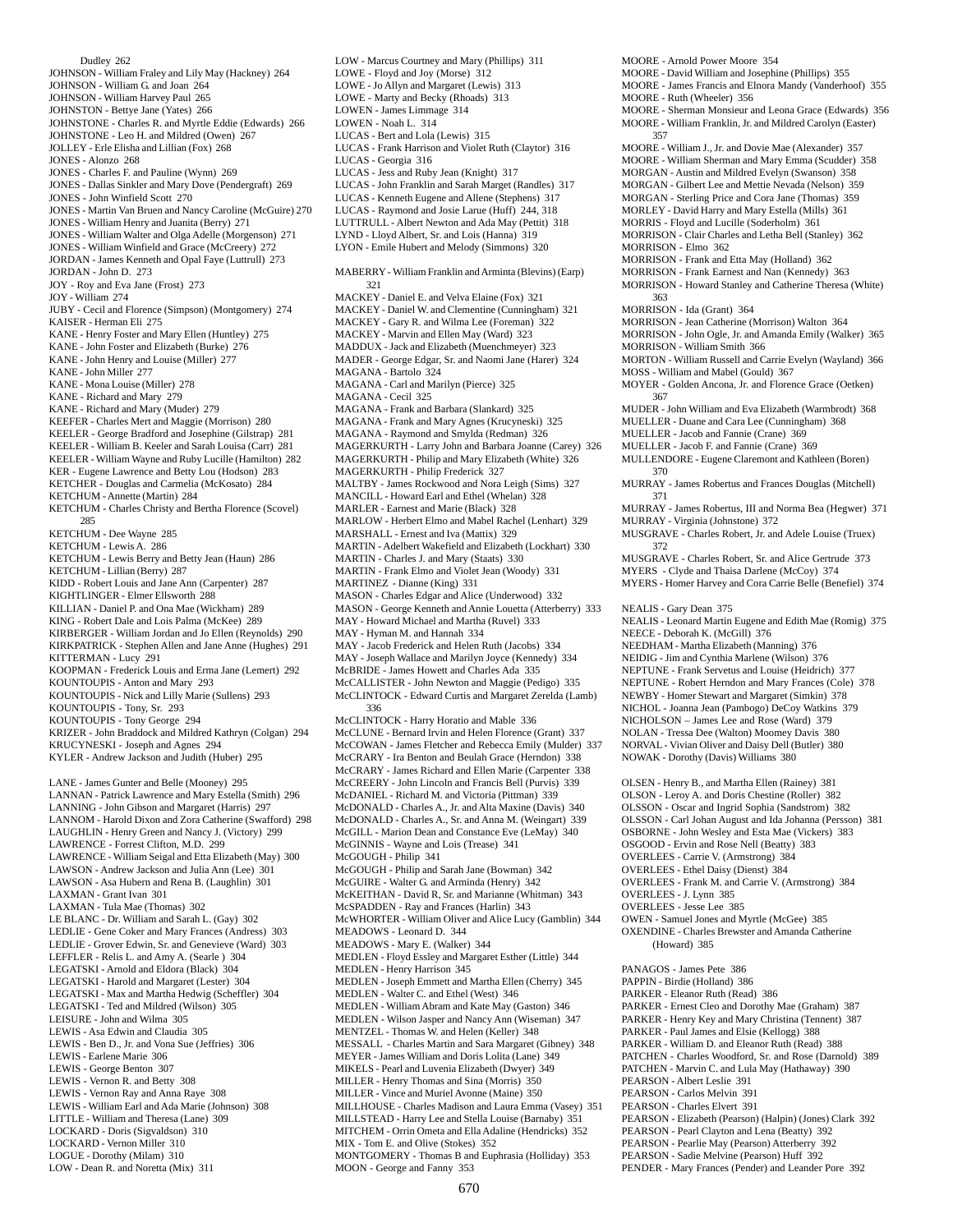PENDERGRAFT - Alvin Earnest, Sr. and Helen Priscillia (Wiles) 393 PENDERGRAFT – Hosea Alvin and Lillie Candus (Ellis) 394 PERKINS - John Emmett and Mary (Rentz) 394 PETTIGROVE - John Robert and Betty Lou (Home) 395 PFAFF - Emma Lou (Pfaff) Butler 395 PFAFF - Jesse Herbert and Alma Jean (Burgess) 396 PFAFF - Joseph Carnell and Evalyn (Purtzer) 396 PFAFF - Kenneth and Shirley Mae (Norton) 396 PFAFF - Peter Grover and Emma Frances (Caldwell) 397 PFAFF - Pfaff Family Appreciation 398 PFAFF - Thurman Isaac and Joyce (Tims) 397 PHILLIPS - Allee Sherman (Bennett) Webster 398 PHILLIPS - Frank and Jane (Gibson) 399 PHILLIPS - Lee Eldas and Lenora (Carr) 400 PIERCE - Anthony and Elma May (Hettinger) 401 PINKERTON - George Grant and Mary (Moore) 401 PITTMAN - Dr. Cole Dilling and Helen Pauline (Hawk) 402 PITTMAN - Victoria (Evans) Pittman McDaniel 403 PITZER - Emory William and Marjorie Edith (Shive) 403 PLETT - David E. and Helena Esther (Pankratz) 404 POLLOCK - Ira and Anna (Clifford) 404 POMEROY - Fletcher E. and Beulah May (Eakins) 404 POWELL - Sallie Ruth (Reynolds) 405 POWERS - Fred W. Powers and Charlotte May (Halpin) 405 PRANGER - Betty Ann (Pranger) (Sears) Rodgers 405 PRANGER - David Augusta and Sandra (Veremire) 406 PRANGER - John and Mary Ellen (Stark) 406 PRANGER - Mary Ellen (Stark) 406 PRATHER - George Henry and Edna NaDean (Jones) 406 PRATHER - George Riley and Jessie Marie (Killgore) 407 PRATHER - Joseph H. and Iva Elnina (Tennent) 408 PRATHER - Robert Lee and Wilma Theda (Caffey) 408 PRATHER - Walter Lewis 408 PRATOR - James Nelson and Mamilee (Pipkin) 409 PRENDERGAST - John Lents and Sondra Gayle (Pittman) 409 PRENTISS - Spencer Scott Prentiss 410 PRESTON - Gerald Raymond and Blanche (Bates) 411 PRESTON - Thomas Bates & Ann Marie (Doornbos) 412 PRICE - Barry, Ted, Alan, and Scott 413 PRICE - Bruce Phelps and Virginia Louis (Barren) 413 PRICE - Harold 414 PROCTOR - Chester Earl and Juanita Ary (Clark) 414 PROCTOR - Duane Chester and Lois Mae (Norberg) 414 PUGH - James Allen and Kathryn Marie (Hane) 415 RADEBAUGH - Harry Brisco and Elizabeth (Hugo) 415 RAMSEY - Charles O. and Robin H. (Goeringer) 416 RAMSEY - Robert Clay Ramsey and Loretta (Sanders) 416 RAMSEY - Rodney Dale and Michelle Renee (Hankinson) 417 RAWLINS - Carl Elbert and Anne (Caldwell) 417 REASOR - Clyde Vernon and Zeta Pearl (Meserve) 418 REDMAN - Samuel Fay and Maude Delilah (Simmons) 418 REED - Andrew and Susan Louisa (Lucas) 419 REED - Cleo Franklin and Cora (Cowen) (Fears) 419 REED - James Oliver and Mary Catherine (Brim) 420 REED - Paul I. 421 REEVE - Theodore Henry and Lelia (Hudson) 421 RENO - William Eugene and Fanchon (Bell) 422 RESNICK - Loddie and Josephine (Gruba) 422 REYNOLDS - Benjamin Franklin and Ruth Mae (Watt) 423 REYNOLDS - George McClellan and Rose Elizabeth (Dooley) 423 REYNOLDS - James Leon and Dorothy Sue (Sutmiller) 424 REYNOLDS - William Dana and Vera (Hunt) 424 RHAMY - Clinton Levon and Wanda LaVonne (McCoy) 425 RHAMY - James Lewis and Maggie Mae (Collins) 425 RICE - Frank, Jr. and Iris 426 RICE - Frederic L. and Edna (Rosky) 427 RICHARDSON - Garland Charles and Margaret Marie (Easter) 427 RICHARDSON - Wayne Edward and Cora Le (Marty) 428 RICKMAN - Clarence Earl and Nannie Lottie (Faucett) 429 RIDDLEBARGER-Stephen March and Ruby (Owens) 429 RIGDON - William and Mary (Jordon) 430 RIGG - William Clifton and Jacqueline 430 RINEY - Arthur H. and Margaret (Lyons) 431 RINGO - George Whitfield and Armilda (Cleaton) 432 RITCHEY - Howard and Pearl Rose (Edwards) 432 RITER - Amos J and Bertha Louise (Lee) 433 RITER - John Robert and Eva Louise (Adams) 434 ROARK - Patrick H and Mary Louise (Kane) 434 ROBBINS - Arch and Mary (Eidson) 435 ROBERTSON - Jewel Elizabeth (Tate) 435 ROBINSON - Claude Lee and Fannie (Boles) 436 ROBINSON - Harry Bryon and Hazel Mae (Hodges) 436 RODECKER - H.B. and Emma L (Coleman) 437 RODGERS - Hugh Edwards 437

ROGERS - James Mitchell and Ollie Mae (Smith) (Rogers) 477 STOCKER - Ben 480 STRAIGHT - Preston and Gertrude (Mauk) 484 STRAIGHT - Russell James and Marian (Ringer) 485

Graham 437 ROOP - Grover L. and Mertie May 438 ROSS - Turner and Hazel 439 RUCKER - Ralph W. and Laura 440 RUGGLES - William and Catharine (Brown) 441 SANDERS - Grace Olive (Doggett) Alford 442 SARCOXIE - Raymond LeRoy and Barbara Jean (Adams) 442 SARCOXIE - Reuben Lee 443 SARCOXIE - Reverend John 443 SARCOXIE - Roy Lee and Geneva Olive (Hegwer) 444 SARK - Elmer J. and Margaret A. (Gallogly) 445 SAS - Peter and Mary Rose (Warzybak) 445 SCHMID - Harold and Betty (Coyner) 445 SCHNITZER - Merrill and Winona 446 SCOTT - John Emmett and Alice Darlene (Cole) 446 SCOTT - Richard J. and Helen Martha (Kelley) 447 SCUDDER - Hazel Marie (Scudder) Coonfield 448 SEABOLT - William Samuel and Emma Ruth (Dart) 448 SEARS - Charles William and Lillie Ethel (Shattuck) 448 SEARS - George V. and Laura A. (Tyner) 449 SEARS - James Benjamin and Opal Mae (Jones) 449 SEARS - James Tally and Alicia Agnes (Jenkins) 450 SEARS - Thomas Henry and Margaret (Cunningham) 451 SEARS - Walter Milas and Alice Lillian (Howard) 451 SEARS - Walter Vernis and Audrey Lucille (Hawkins) 452 SEIDLE - George J. and Maude (Montgomery) 452 SEIDLE - Jack C. and Decima (Davis) 453 SEIDLE - John Jacob and Mellie (Smith) 453 SELLERS - Cloyd Vernon and Helen Jane (Weeks) 454 SELLERS - Harmon Monroe Sellers and Lydia Jane (Bowersock) 454 SELLERS - Robert Vernon and Anna Marie (Hughes) 455 SHARPTON - Samuel Quincy And Sarah Parilee (James) 456 SHEEDY - Patrick and Jeanette May (Thomas) 456 SHERRICK - George James and Mollie May (Sears) 457 SHERTZER - Charles Pearson and Inez Dowe (Brinkerhoff) 458 SHORT - Eugene Floyd and Laura Lena (Nealis) 458 SHORT - Lewis Hubbard 459 SHRIVER - Chester Marion and Mary Louise (White) 459 SHRIVER - Clarence Oscar and Elizabeth (Myers) 460 SHRIVER - John Rice 460 SHUMAN - Alma Lee (Doyle) 461 SIMPSON - Emery Lewis and Mary Susan (Piercey) 461 SISEMORE - John and Mary Prudence (Scott) 461 SKAVLEN - Norlan Peter and Lois Nadine (Lotz) 462 SKURCENSKI - Lou and Stephanie 462 SMITH - Don Erwin and Lillie (Taylor) 463 SMITH - Elrich and Eloise Ann (Evans) 463 SMITH - James Virgil, Jr. and Mary Sue (Caldwell) 464 SMITH - Joseph Manning Bull and Henrietta (Washburm) 465 SMITH - Marshall Mattison, III 465 SMITH - Roy Lavon and Sherryl Lynn (Rhamy) 466 SMITH - Samuel Moses 467 SNEED - George, III and Sandra (Gossom) 468 SNEED - George L., Jr. and Elizabeth Ruth (Armstrong) 467 SNOW - Robert Dewey and Millie Adele (Patterson) 468 SOUDER - Wallace William and Mary Fern (Vanpool) 469 SPARKS - Roy and Goldie 469 SPARKS - Silas Frances, Jr. and Shirley Suzanne (Dancer) 470 SPIES - Brooks Wood and Beverly Ann (Duston) 470 SPIES - Frederick John, Jr. 471 SQUIRE - David P. and Mary Elizabeth (Todd) 471 STAATS - Carl Wendell and Edna Marie (Kelly) 472 STAATS - Woodrow Wilson and Eunice (Wilhilm) 473 STARRETT - John Delbert and Pearl Lucille (Winsby) 473 STEEPER - John Paul and Jewel (Moore) 474 STEEPER - John Thomas and Constance Ann (Bradshaw) 475 STEEPER - Lillian Jewel (Moore) 475 STEEPER - Paula Kay (Steeper) (Dolman) Pitchlynn 475 STEEPER - Thomas Paine and Helen Olga (Clark) 476 STEEPER - Timothy James 476 STEPHENS - Jess James and Iva (Fiddler) (Walton) 477 STEWART - Charles William, Jr. and Yvonne Betty (Tibbs) STEWART - F. Marion and May (Faler) 478 STINE - James Clyde and June Erline (Cates) 479 STINSON - Louann (Kidd) 479 STOKESBERRY - Violet Geneva (Anthony) (Nichols) 480 STONE - Bill and Shirley (Foust) 481 STONE - Troy Edgar and Elma Evelyn (Steele) 482 STONE - Warren and Minnie (Lee) 482 STRAIGHT - Herbert Randall and Katharine (Haskell) 483 STRAIGHT - James William and Roberta (Cunningham) 483 STRAIGHT - John Preston and Ruth (Brown) 484

SULLENS - Oliver Perry, Sr. and Katrina (Weickum) 490 SUMNER - Jake Newton and Ethel Elizabeth (Echols) 490 SWING - Detas V. and Rae Lelia (Sommerville) 491 SYNOS - Theodore and Lorene Ellalouise (McCowan) 491 SYNOS - Walenty and Aneila (Sobezyk) 492 SZALA - George and Josephine (Kocoj) 492 TALBOTT - John William and Luella Irene (Barnes) 493 TANN - Dr. George A. and Eliza (Harris) 493 TATE - Jim Isaac, Jr. and Nellie G. (Cranor) 494 TATE - Jim Isaac, Sr. and Beatrice Mary (Crossman) 495 TATE - Kenneth and Marilyn (Moore) 495 TATE - Nathan Elijah and Hattie Missouri (Saunders) 496 TATE - Pleasant Alfred and Sarah Margaret (Barnes) 496 TATE - Pleasant Willie and Ruby Birdie (Hawkins) 497 TATE - Seth Curtis and Belle (Reefer) 497 TATE - Thomas Clarence and Evelyn Irene (Kerr) 498 TAYLOR - Dr. James R. and Nancy Karyl (Kramer) 499 TAYRIAN - Julia Laurina (Tayrian)(Carr)(Winnett) Mickels 500 TAYRIEN - Andrew and Frances (Lucas) 500 TAYRIEN - Cyprian 501 TAYRIEN - W.D. and Flossie (Mueller) 502 TEMPLETON - Henry C., Jr. and Catherine Irene (Adams) 503 TENNENT - Charles and Malinda Christine (Clements) 503 TERHUNE - Isaac Henry and Myra (Helton) 504 THAXTON - Benjamin Stokes and Charlotte (Hale) 504 THAXTON - Charlotte Roberta (Hale) 505 THAXTON - Minnie (Wilson) 505 THAXTON - Otis D. 506 THIESSEN - Linda (Herbert) 506 THOMAS - Leonard Kent and Ronda Kayleen (Studebaker) 507 THOMPSON - James Henry and Sarah (Wilson) 507 THOMPSON - Ted and Beulah (Kennedy) 508 THORNTON - Thomas J. and Anna (Ortner) 508 TOALSON - Dorothy L. 509 TOALSON - George Jeptha Toalson and Mary Naomi (Proctor) 509 TOALSON - Kate (Chastain) 510 TOALSON - Oscar Benton 510 TODD - Enoch 511 TODD - Fred Albert 511 TODD - Harold 512 TODD - Jack James and Anna Marie (Capps) 512 TODD - Joe 512 TODD - Mable Elizabeth (Reed) 513 TODD - Mildred (Todd) 513 TODD - Thomas Leroy and Robbie (Morgan) 514 TOLSTRUP - Edwin Eugene and Edith L. (Scott) 514 TONEY - Edward and Mary Catherine (Slate) 515 TONEY - John Wesley and Delila Caroline (Moser) 515 TOOKE - James Wimberly, III and Sybil Beatrice (Smith) 516 TOPPING - Herbert Edward and Bernice Mae Etta (Myers) 516 TOPPING - John Wesley 517 TOPPING - Julia Cleo (West) Taylor 517 TOPPING - Oliver Bartlett and Irene Christina (Jones) 518 TOPPING - Ruth S. (Kinder) 518 TOPPING - Thelma Irene (Topping) Jones 519 TOPPING - Walter Martin 519 TOTH - John Stanley and Mattie Opal (Wantland) 519 TOWNS - Albert C. and Margene (Stainbrook) 519 TOWNSEND - Frank Edgar and Elizabeth Moore (Barker) 520 TRENTMAN - Kent Lewis and Sara Elizabeth (Hughes) 520 TRIPPET - Geraldine (Trippet) Fry 521 TRIPPET - Ivia and Ida May (Boling) 521 TRIPPET - Martin Albert and Pearl Zelda (Culbertson) 522 TROTTINGWOLF - Edwin, Sr. and Florence (Scullawl) 522 TROTTINGWOLF - Lincoln and Susan (Dirtpot) 523 TRUMAN - Grant and Myrtle Belle (Anthony) 524 TRUMAN - Jack L. and Carol Lena (Short) 524 TUCK - C.B. 525 TUCKER - Alva William and Golda (Bienroth) 525 TUCKER - Elijah A.J. 526 TUCKER - John Cecil and Mary Elizabeth (Young) 526 TUNIN - Blumer Elsworth and Mary Rosella (Mullins) 527 TYLER - Donald Marsh Tyler and Ima (Irwin) 528 TYLER - Herbert Ferre and Mary (Marsh) 528 TYLER - John Waldo 528 TYNER - Jackson 529 TYNER - Reuben Bartlett 530

STRAUGHAN - James Watkins and Zella May (Hull) 485 STREET - John and Martha Elizabeth (Bradshaw) 486 STRINGER - Walter Scott and Lydia Oma (Bixler) 486, 487 STUMPFF - Paul, Larry, Keith, Windell, Jerry, and Ron 488 STURM - Samuel Holtsberry and Virginia May (Kerby) 488,

489

VACLAW - Walenty Joseph and Bernice 530